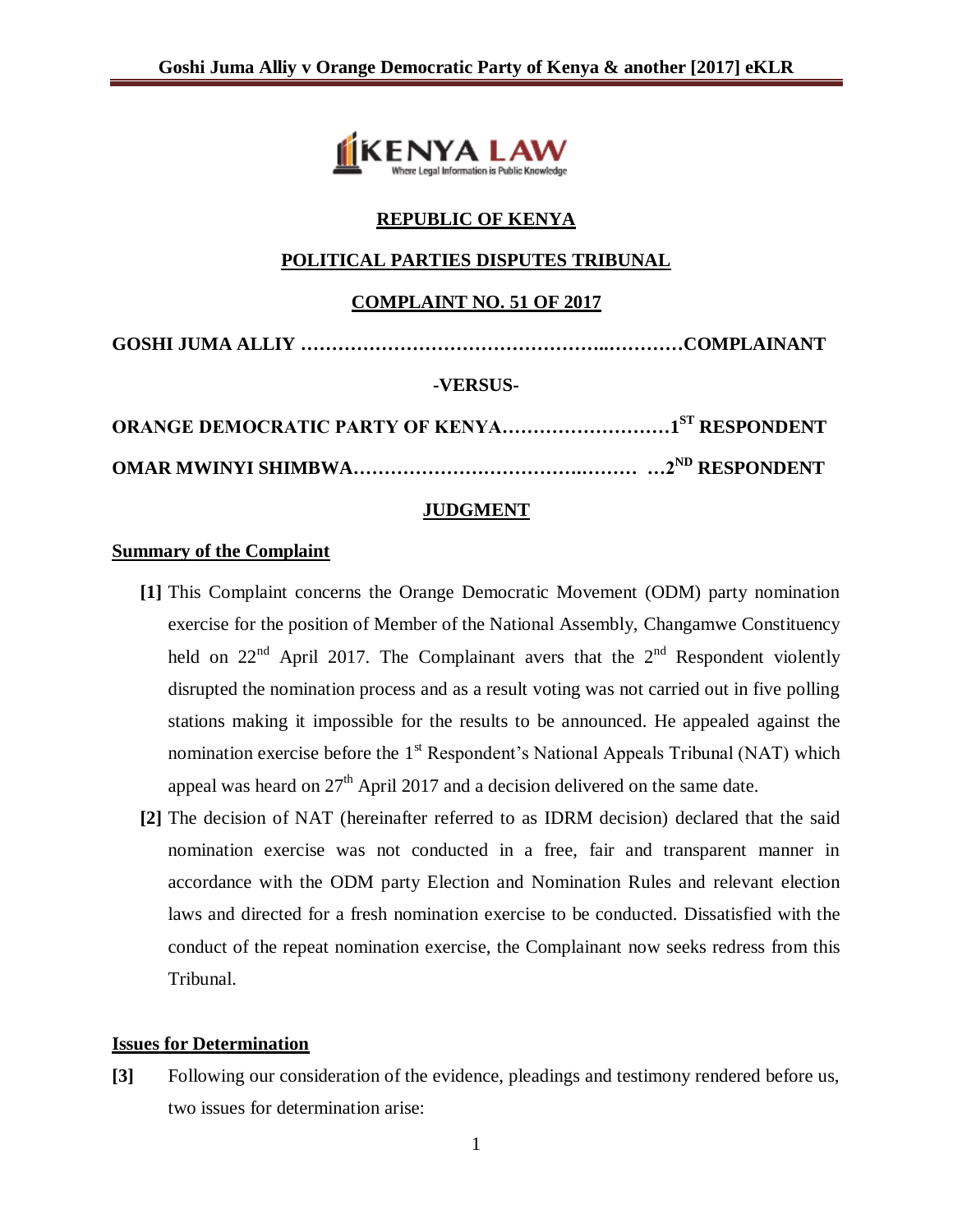- a) Whether the  $2<sup>nd</sup>$  Respondent was responsible for the violence on the day of the nomination exercise and if he should be disqualified from the nomination process
- b) Whether the Complainant was duly notified of the repeat nomination exercise ordered by the IDRM decision.

#### **Analysis**

- *(i) Whether the 2nd Respondent was responsible for the violence on the day of the nomination exercise and if he should be disqualified from the nomination process*
- **[4]** That there was violence during the first nomination exercise is undisputed before this Tribunal. The Complainant however alleges that the  $2<sup>nd</sup>$  Respondent was responsible for the violence and adduced video evidence in support of his claims. The credibility of this evidence was challenged by both the  $1<sup>st</sup>$  and  $2<sup>nd</sup>$  Respondent. No other evidence was submitted in the circumstances and therefore the  $2<sup>nd</sup>$  Respondent's liability could not be established.
- [5] On the allegations of violence against the 2<sup>nd</sup> Respondent, we are persuaded by the 1<sup>st</sup> Respondent's submissions that this has not been adequately proven and furthermore that this Tribunal, whose jurisdiction is clearly outlined under section 40 (1) of the Political Parties Act No. 11 of 2011, has no jurisdiction over persons accused of electoral violence.
- **[6]** This Tribunal has also perused the IDRM decision and finds that it adequately addressed the incidences of violence during the nomination process and ordered for a repeat process to be undertaken.

# *(ii) Whether the Claimant was duly notified of the repeat nomination exercise ordered by the IDRM decision*

[7] We note that the 1<sup>st</sup> Respondent submitted no evidence of advertisement of the repeat nomination exercise. Neither the  $1<sup>st</sup>$  nor  $2<sup>nd</sup>$  Respondent adduced any declaration or tally of election results. Rule 14 of the ODM party Election and Nomination Rules states that the National Elections Board shall advertise vacant positions in the prescribed forms. Such forms have not been tendered before this Tribunal. As such we are unable to verify whether the 1<sup>st</sup> Respondent did or did not advertise and subsequently conduct a repeat nomination exercise.